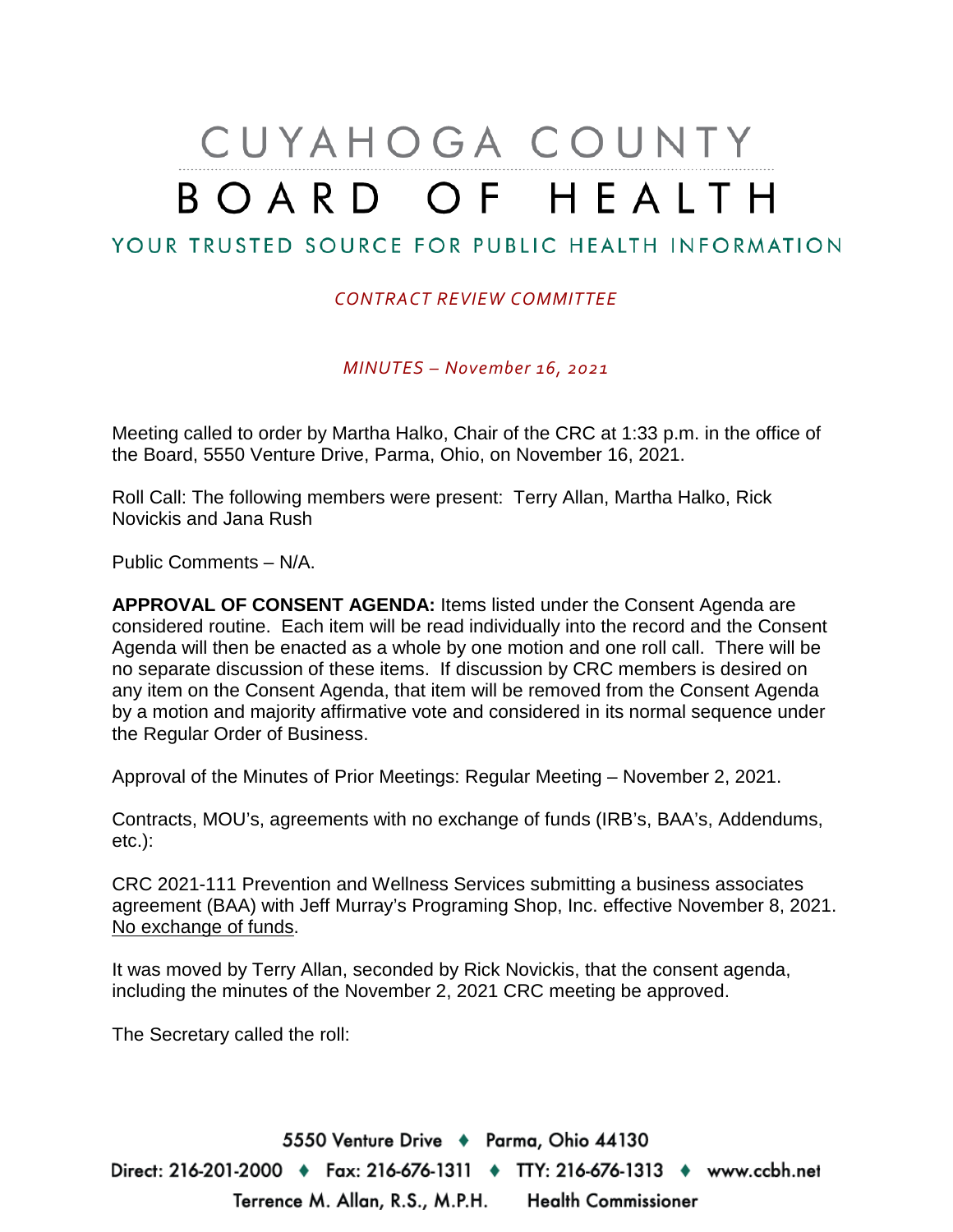Ayes: Terry Allan, Martha Halko, Rick Novickis and Jana Rush

### **CONTRACTS AND AWARDS:**

Tabled Items

CRC 2021-64 Administrative Services submitting a contract and contract addendums with Paramount Insurance Company to accept CCBH as a network/participating provider to deliver all covered services under their commercial, Medicare and Medicaid plans beginning on or about July 6, 2021. Amount to be received shall be consistent with approved Paramount Insurance Company reimbursement rates.

Purpose: To establish CCBH as an in-network provider with Paramount Insurance Company.

No Action Today.

New Items For Review

Bid/Quote Openings ≥ \$25,000.00

None

Bid/Quote Openings < \$25,000.00

Lead Program Bids presented by Stephanie McConoughey

It was moved by Rick Novickis, seconded by Martha Halko that the following quote (CRC 2021-112) for 18421 Chagrin Blvd. Up & Down, Shaker Heights, Ohio 44122 be accepted as the lowest and best, and a contract be awarded to Paragon CMS in the amount of \$22,838.00 (ref. enclosed).

The Secretary called the roll:

Ayes: Terry Allan, Martha Halko, Rick Novickis and Jana Rush

Expenditures: Contracts up to \$25,000.00

It was moved by Rick Novickis, seconded by Jana Rush that the WageWorks Premium Only Plan (CRC 2021-113) for health benefit premiums (major medical/prescription coverage, dental, vision, life insurance, and FSA) from January 1, 2022 through December 31, 2022 for \$200.00 per year be approved.

Presented by: Najeebah Shine

Purpose: To establish CCBH's pre-tax plan.

5550 Venture Drive + Parma, Ohio 44130 Direct: 216-201-2000 ♦ Fax: 216-676-1311 ♦ TTY: 216-676-1313 ♦ www.ccbh.net Terrence M. Allan, R.S., M.P.H. **Health Commissioner**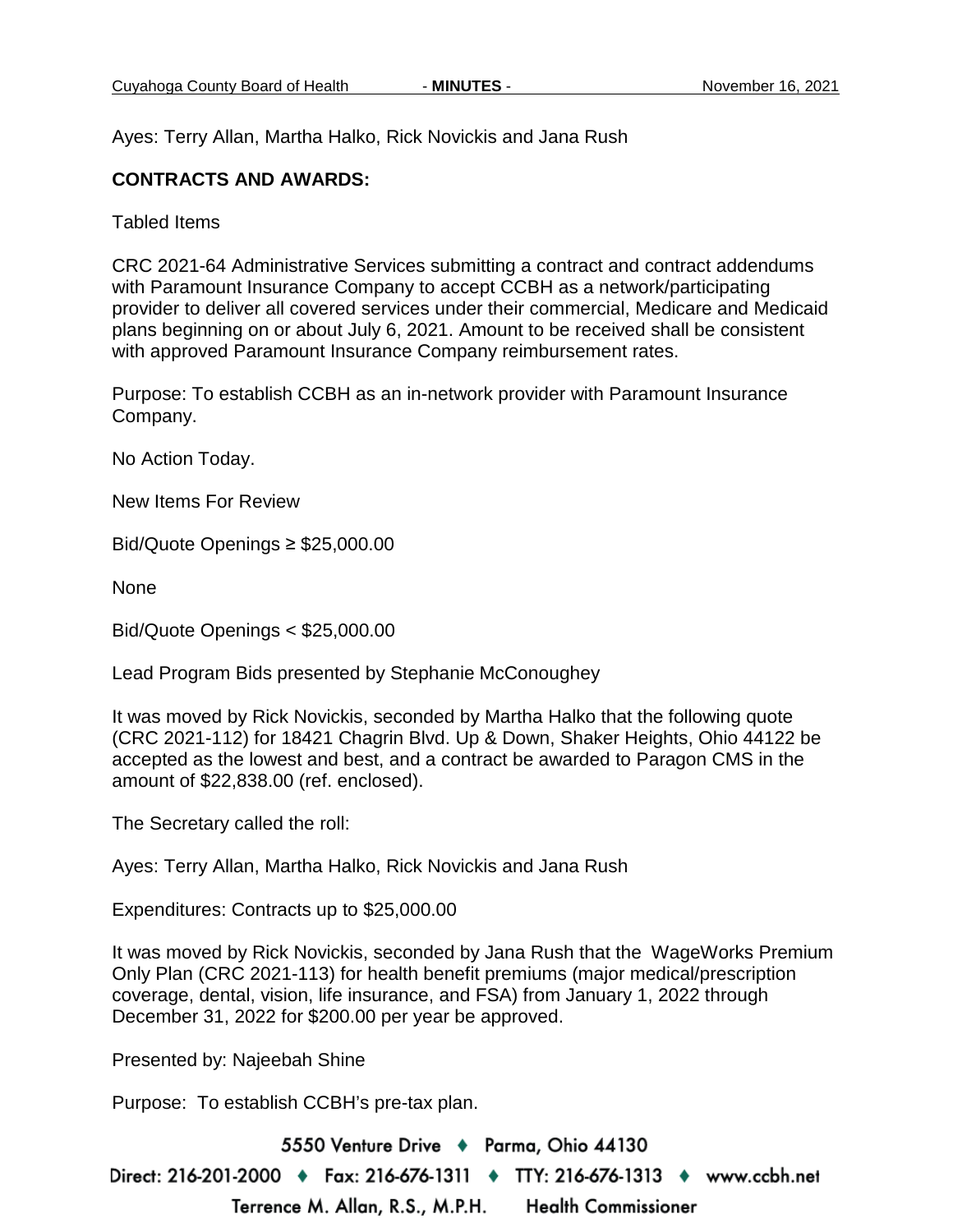Funding Source: 100% funded through CCBH General Revenue.

The Secretary called the roll:

Ayes: Terry Allan, Martha Halko, Rick Novickis and Jana Rush

Revenue Generating Agreements up to \$25,000.00

None

**Contract Rescissions** 

Other Business.

Public Comment - N/A.

Thereupon, it was moved by Jana Rush, seconded by Martha Halko, that the following Motion be adopted:

- MINUTES -

BE IT RESOLVED that the meeting be adjourned at 1:36 p.m.

The Secretary called the roll:

Ayes: Terry Allan, Martha Halko, Rick Novickis and Jana Rush

**Committee Chair** 

Clerk

5550 Venture Drive + Parma, Ohio 44130 Direct: 216-201-2000 • Fax: 216-676-1311 • TTY: 216-676-1313 • www.ccbh.net Terrence M. Allan, R.S., M.P.H. **Health Commissioner**